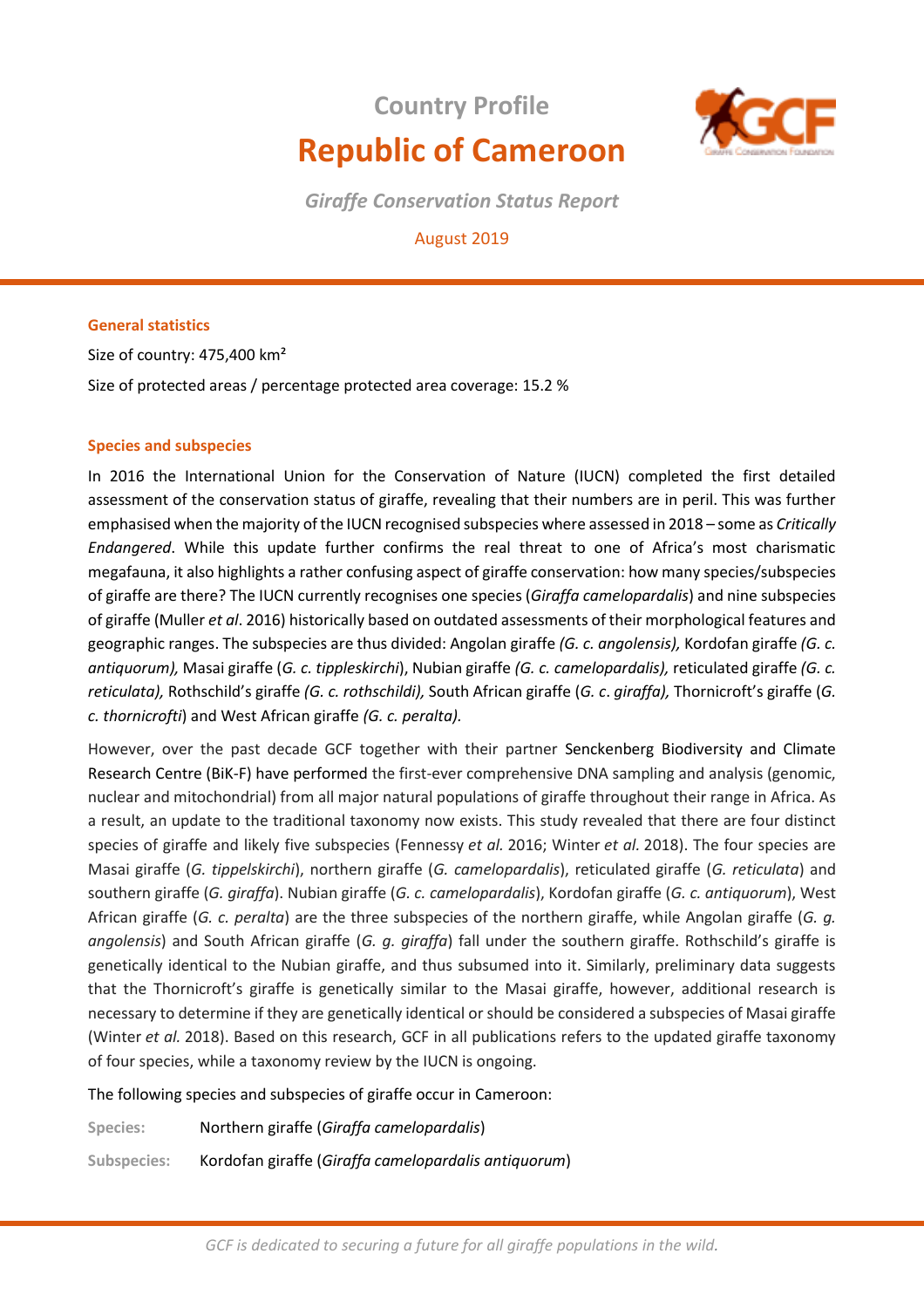# **Conservation Status**

# **IUCN Red List (IUCN 2018):**

*Giraffa camelopardalis* (as a species, old taxonomy) – Vulnerable (Muller *et al.* 2016) *Giraffa camelopardalis antiquorum* – Critically Endangered (Fennessy and Marais 2018)

# **In the Republic of Cameroon:**

Giraffe in the Republic of Cameroon (referred to as Cameroon in this report) are classified as a Class A species under Wildlife Law No. 94/01 of 1994 to lay down Forestry, Wildlife and Fisheries Regulations. Class A species includes rare or endangered species that benefit from full protection and may not be hunted.

# **Issues/threats**

Cameroon faces major conservation challenges and despite the country's natural riches, several wildlife species are threatened or endangered (Roland 2018, WCS 2012). Dramatic population growth over the past decade, civil unrest due to the increased presence of the terrorist group Boko Haram, illegal hunting and habitat destruction have negatively affected the distribution and range of giraffe and other wildlife in the country (Roland 2018).

An ever-growing human population results in development that encroaches upon and fragments habitats, and causes increased conflict between people and wildlife (Omondi *et al.* 2008; Tsakem *et al.* 2007; Kramkimel *et al.* 2004; Mayaka 2002). Several protected areas in Cameroon are surrounded by densely populated human settlements and, as a result, are under severe anthropogenic pressure (Foguekem *et al.* 2010; Omondi *et al.* 2007; Tsakem *et al.* 2007; Kramkimel *et al.* 2004). High densities of livestock inside and at the peripheries of national parks alongside numerous human activities such as farming, logging, illegal hunting and other forms of development are causing rapid habitat loss that is leading to a decline in overall wildlife numbers in the country (IUCN PACO 2011a, 2011b; Foguekem *et al*. 2010; Omondi *et al*. 2007; Tsakem *et al.* 2007; Kramkimel *et al.* 2004; Mayaka 2002). These human impacts contribute to desertification from poorly managed land use and are compounded by the increasing droughts documented in the northern region of the country (Roland 2018). Gold mining activities in transitional areas surrounding Benoue National Park and petroleum exploration on the northern boundary of Waza National Park pose additional threats to park ecosystems and their wildlife (IUCN PACO 2011a,b).

Economic and political instabilities across Central Africa further complicate efforts to sustainably manage Cameroon's natural resources (WCS 2011). The country's human population is largely impoverished, and many rural communities depend on the hunting of bushmeat for food and as a source of income when sold at local and urban markets (WCS 2012; Kramkimel *et al.* 2004). However, the larger threat to wildlife lies in the rampant illegal hunting involving organised hunters from bordering countries with modern weapons travelling on horseback and decimating the wildlife species (Camer.be 2019; Roland 2018; Nouredine 2012). Cameroon's two largest wildlife areas, Bouba Ndjida and Waza National Parks, are located in close proximity to the borders of Chad, Nigeria and Sudan from where cross-border trafficking and poaching of wildlife occurs (Camer.be 2019; Roland 2018; IUCN PACO 2011b). Incursions of rebels into Bouba Ndjida National Park have also been ongoing throughout the years, with a major upsurge of illegal hunting occurring in 2012 when approximately 200 elephants were slaughtered (Cameroon Tribune 2012; Nouredine 2012). These transgressions were allegedly committed by heavily armed Sudanese rebels, while other sources indicate a mixed teams of Sudanese and Chadian hunters who received local support (Nouredine 2012). Fortunately, it appears as if this specific elephant massacre did not negatively affect other wildlife species such as giraffe (P. Bour pers. comm.).

Cameroon also faces numerous governance challenges (WCS 2012). Illegal activities are aggravated by ineffective and inadequate protection of national parks due to weak or inexistent management structures and law enforcement (Foguekem *et al.* 2010). Waza National Park in particular has suffered from the rise of the Boko Haram insurgence that has caused a major security threat to the northern regions of the country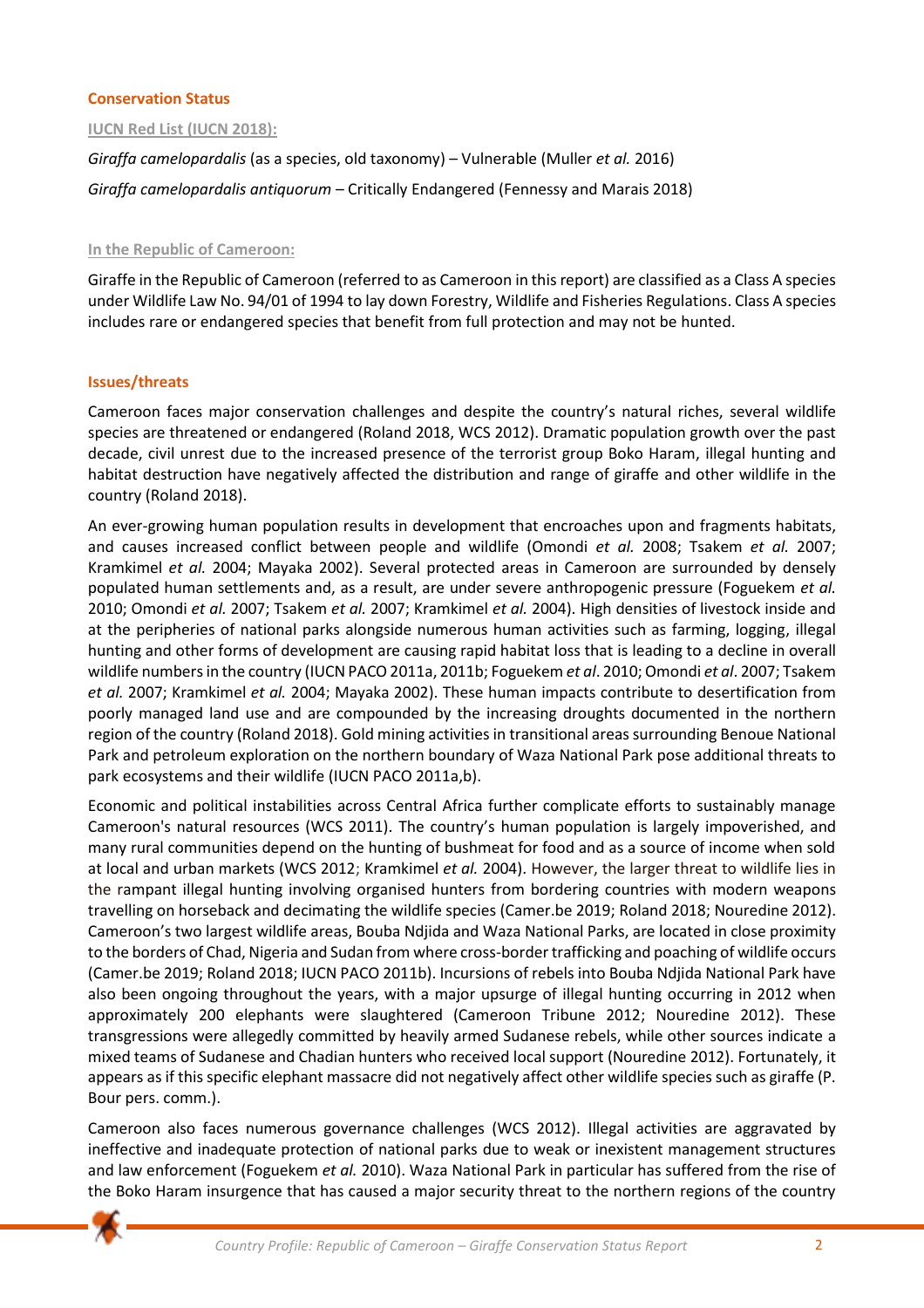and has effectively halted any wildlife conservation or surveillance in the park since 2015 (Roland 2018; Elkan *et al*. 2015).

A historical lack of sufficient motivation, infrastructure, equipment and resources along with the large number of people who are involved in the illegal wildlife trade in Cameroon make conventional law enforcement difficult (WCS 2012). However, with increasing value placed on protecting wildlife the government (especially the Ministry of Forestry and Wildlife) now focusses its efforts toward securing park boundaries and protecting wildlife in the northern region with increased anti-poaching patrols, reviewing existing conservation policies, and developing species specific conservation action plans (Camer.be 2019; Roland 2018; Foguekem *et al.* 2010; Omondi *et al.* 2008).

# **Estimate population abundance and trends**

Taxonomic confusion has surrounded the (sub)species of giraffe that occurs in Central Africa. The giraffe population of Cameroon were formerly thought to be West African giraffe (*Giraffa camelopardalis peralta*) (Dagg 1962), but genetic work undertaken by Hassanin *et al*. (2007) and recently supported by Fennessy *et al*. (2016) and Winter *et al.* (2018) clearly show that giraffe in Cameroon are Kordofan giraffe (*G. c. antiquorum*).

# **Historic**

Kordofan giraffe formerly occurred widely in the Far North Region and North Region (North Province until 2008) of Cameroon (East 1999)<sup>1</sup>. Giraffe were historically restricted to the northern savanna woodlands and Sahel Zone, with the North Region being the species' natural southern limit in the country (East 1999). An estimated 1,000 giraffe occurred in Cameroon in the late 1950s (Dagg 1962; Jeannin & Barthe 1958).

East (1999) reported that Waza National Park protected an important and viable giraffe population. From the early 1960s to the early 1990s, giraffe in the park were generally estimated to number between 1,000 and 2,000 individuals (East 1999). Population trends show a decline in giraffe numbers from 1962 to 1977. The giraffe population of Waza National Park was estimated at approximately 2,000 individuals in 1962 (Flizot 1962). In January 1977, van Lavieren (1977) estimated approximately 1,091 giraffe, while an aerial survey conducted in December 1977 estimated approximately 1,262 giraffe (Esser & van Lavieren 1979). This apparent decline was likely due to the rinderpest outbreak of 1968 and the drought of 1972/73 (Vanpraet 1976; Beauvilain 1989). The giraffe population was considered stable from 1977 to 1980 (Ngog 1983) and appeared to increas somewhat over the next decade. Aerial sample counts of the park carried out in 1991 estimated approximately 1,516 giraffe (Tchamba & Elkan 1995).

The first documented ground surveys of Benoue National Park were conducted in 1975 and estimated the giraffe population at approximately 17 individuals (Stark 1977).

By the late 1990s, giraffe were largely restricted to protected areas in Cameroon, when an estimated 1,360 individuals occurred in the country (East 1999). Waza National Park remained an important refuge for giraffe, while the species occurred at lower densities in Bouba Ndjida, Benoue and Faro National Parks, and the adjoining hunting zones of the North Region (East 1999).

Giraffe in Waza National Park showed a declining trend since the 1991 census. A wildlife survey of the park conducted in 1994 estimated the giraffe population at approximately 340 individuals (East 1999). However, as this census concentrated mostly on areas around the park's waterholes (East 1999), this could have been an undercount.

During ground surveys in 1999, only four giraffe were observed in Benoue National Park and no giraffe in adjacent hunting zones 1 and 4 (Gomse & Mahop 2000). Following a ground survey of the same area in 2004, Donfack & Tsakem (2004) reported insufficient observations of giraffe. In 2007, eight giraffe were observed

<sup>1</sup> Although East (1999) referred to *G. c. peralta and G. c. antiquorum* collectively as western giraffe, *G. c. antiquorum* is now assumed to be Kordofan giraffe as referred to throughout this document.

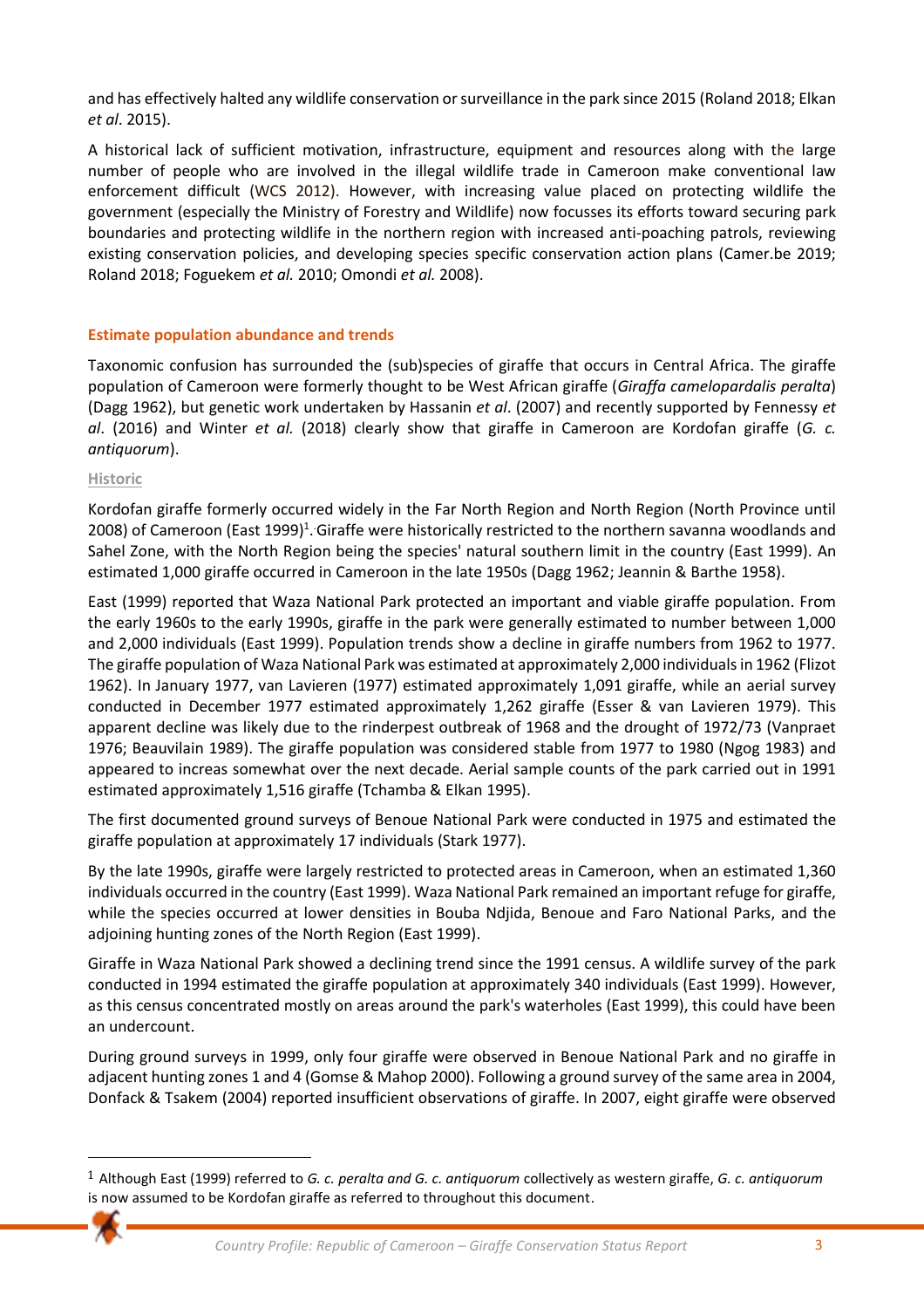during ground surveys of Benoue National Park, while no giraffe were recorded in the two hunting zones (Tsakem *et al.* 2007).

# **Current**

The last total aerial count of wildlife in Waza National Park was conducted in 2007 and counted 604 giraffe (Foguekem *et al.* 2010; Omondi *et al.* 2007). The survey showed giraffe to occur in high densities in the central part of the park although they were also seen widespread in low numbers, except in the eastern section of the park (Foguekem *et al.* 2010; Omondi *et al.* 2007). Unfortunately, due to the increasing conflict with the Boko Haram and security restraints, no recent surveys were undertaken (Elkan *et al*. 2015). However, based on local reports it is likely that giraffe numbers have halved in recent years. It is critical to undertake an updated survey to get an up-to-date assessment of giraffe numbers and assess their conservation status.

Total aerial counts of Benoue, Faro and Bouba Ndjida National Parks, as well as adjacent hunting zones, were initially conducted in 2008 and recently redone in 2015 (Elkan *et* al. 2015; Omondi *et al.* 2008). In 2015 four giraffe were recorded in Benoue National Park, 17 in Bouba Ndjida, and three giraffe were seen in safari hunting zone 18 outside Faro National Park (Elkan *et al.* 2015). Based on the direct observations and evidence of giraffe during transects, in combination with recent reports from the Bristol Zoological Society field staff and from the hunting blocks, the total estimated population of giraffe in these three national parks and surrounding hunting zones is estimated at approximately 260 individuals (Elkan *et al.* 2015).

In summary, current giraffe numbers for Cameroon are essentially unknown but best estimates assume that there are between 560-860 Kordofan giraffe remaining in the country. Most giraffe are assumed to occur in Waza National Park, with lower numbers in Bouba Ndjida National Park, Benoue National Park, Faro National Park and the hunting zones outside of these protected areas. A detailed updated assessment is critical to fully understand their current conservation status.

#### **Future Conservation Management**

The following are proposed conservation management options for giraffe in Cameroon:

- Greater understanding of giraffe population numbers, range and conservation status across the country, including (sub)speciation;
- Development of National Giraffe Conservation Strategy and Action Plan for Cameroon;
- Support to dedicated giraffe conservation, habitat protection, anti-poaching, education and awareness initiatives (government, NGO and academic).

#### **Acknowledgements**

We would like to thank Paul Bour and Osiris Doumbe for their valuable input. This updated Country Profile was financially supported by the Giraffe Conservation Foundation and its supporters.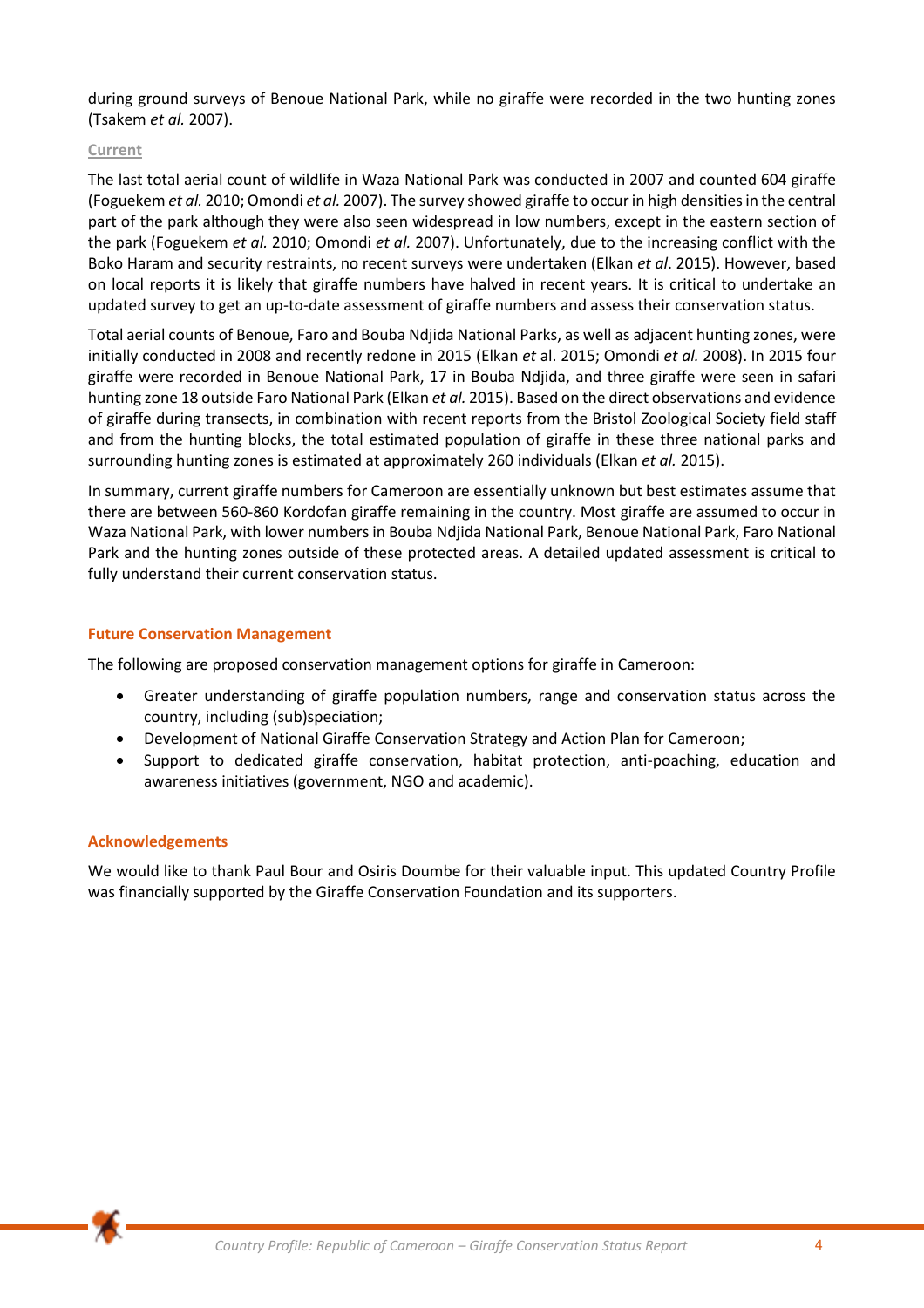# **References**

Beauvilain, A. 1989. *Nord-Cameroun: Crises et peuplements.* Imprimerie Claude Bellée, Manche, France.

Cameroon Tribune 2012. *Comment 200 éléphants ont été abattus au Nord Cameroun.* [http://www.cameroon-tribune.cm/index.php?option=com\\_content&view=article&id=66904:comment 200](http://www.cameroon-tribune.cm/index.php?option=com_content&view=article&id=66904:comment%20200-elephants-ont-ete-abattus-au-nord-cameroun&catid=65:bamenda) [elephants-ont-ete-abattus-au-nord-cameroun&catid=65:bamenda \(](http://www.cameroon-tribune.cm/index.php?option=com_content&view=article&id=66904:comment%20200-elephants-ont-ete-abattus-au-nord-cameroun&catid=65:bamenda)Acessed 14 September 2012).

Camer.be. 2019. *The record of poachers' attack in northern Cameroon has risen to eight dead:: Cameroon*. [http://www.camer.be/66293/11%3A1/le-bilan-de-l39attaque-des-braconniers-dans-le-nord-du-cameroun](http://www.camer.be/66293/11%3A1/le-bilan-de-l39attaque-des-braconniers-dans-le-nord-du-cameroun-s39alourdit-a-huit-morts-cameroon.html.%20Downloaded%20March%202019)[s39alourdit-a-huit-morts-cameroon.html. Downloaded March 2019.](http://www.camer.be/66293/11%3A1/le-bilan-de-l39attaque-des-braconniers-dans-le-nord-du-cameroun-s39alourdit-a-huit-morts-cameroon.html.%20Downloaded%20March%202019)

Dagg, A.I. 1962. *The distribution of the giraffe in Africa*. School of Graduate Studies, University of Waterloo, Waterloo, Ontario, Canada.

Donfack, P. & Tsakem, S. C. 2004. *Etat des lieux de la faune du parc national de la Bénoué et les ZIC 1 & 4: une analyse basée sur le dénombrement des grands et moyens mammifères.* Rapport d'étude WWF/PSSN. Garoua.

Gomse, A. & Mahop, J-P. 2000. *Dénombrement de grands mammifères dans le parc national de la Bénoué et les zones de chasse No. 1& 4.* Programme de conservation et de gestio de la biodiversite au Cameroun site sananes. Rapport d'étude WWF, Cameroon.

East, R. 1999. *African Antelope Database 1998.* IUCN/SSC Antelope Specialist Group. IUCN, Gland, Switserland and Cambridge, UK.

Elkan, P., Fotso, R., Hamley, C., Mendiguetti, S., Bour, P., Alexandre, V.N., Emmanuel, I.N., Jean Paul, M., Vounserbo, E., Bemadjim, E., Kueteyem, H.F., and Aime, K.G. 2015. *Aerial surveys of wildlife and human activity across the Bouba N'djida – Sena Oura – Benoue – Faro landscape Northern Cameroon and Southwestern Chad April -May 2015*. Wildlife Conservation Society and Ministry of Forests and Wildlife.

Esser, J.D. & van Lavieren, L.P. 1979. Importance, repartition et tendance évolutive des populations de grands herbivores et de l'autruche dans le Parc National de Waz, Cameroun. *La Terre et La Vie* **33**:3-26.

Fennessy, J. & Marais, A. 2018. Giraffa camelopardalis ssp. antiquorum. The IUCN Red List of Threatened Species 2018: e.T88420742A88420817. http://dx.doi.org/10.2305/IUCN.UK.2018- 2.RLTS.T88420742A88420817.en. Downloaded on 29 March 2019.

Fennessy, J., Bidon, T., Reuss, F., Kumar, V., Elkan, P., Nilsson, M.A., Vamberger, M. Fritz, U. & Janke, A. 2016. Multi-locus analysis reveal four giraffes species instead of one *Current Biology*, **26:** 2543-2549.

Flizot, P. 1962. *Les Réserves de Faune du Cameroun.* Chambre d'Agriculture, de l'Elevage et des Forêts du Cameroun.

Foguekem, D., Tchamba, M.N. & Omondi, P. 2010. Aerial survey of Elephants (Loxodonta africana africana), other large mammals and human activities in Waza National Park, Cameroon. *African Journal of Environmental Science and Technology* **4(6):** 401-411.

Hassanin, A., Ropiquet A., Gourmand, A.L., Chardonnet, B. & Rigoulet, J. 2007. Mitochondrial DNA variability in *Giraffa camelopardalis*: consequences for taxonomy, phylogeography and conservation of giraffes in West and central Africa. *Comptes Rendus Biologies* **330**: 265-274.

IUCN 2012. The IUCN Red List of Threatened Species. Version 2012.1. [<http://www.iucnredlist.org>](http://www.iucnredlist.org/). (Downloaded on 24 August 2012).

IUCN PACO 2011a. *Evaluation de l'efficacité de la Gestion des Aires Protegées. Parc National de la Benoue Cameroun.* International Union for Conservation of Nature, West and Central Africa Programme. IUCN, Gland, Switzerland and Cambridge, UK.

IUCN PACO 2011b. *Evaluation de l'efficacité de la Gestion des Aires Protegées. Parc National de Waza Cameroun.* International Union for Conservation of Nature, West and Central Africa Programme. IUCN, Gland, Switzerland and Cambridge, UK.

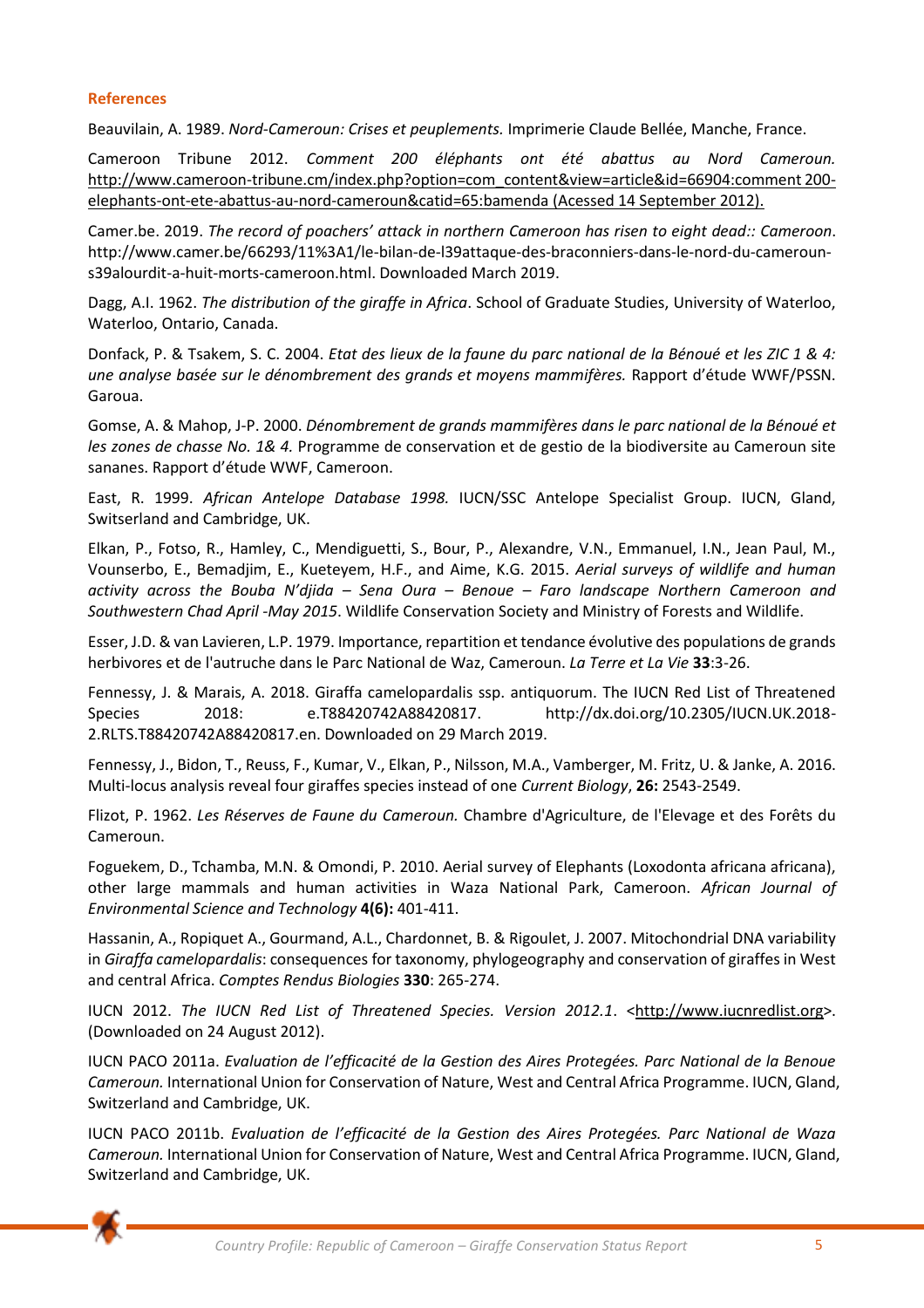Jeannin, A. & Barthe, M. 1958. L'évolution rsistance de la faune sauvage. *Mammalia* **22**: 328-335.

Kirda P. 2000. *The hunting activities in the province of North Cameroon between 1993 and 1997*. WWF / MINEF, Consultation Report.

Kramkimel, J.D., Grifoni, U. & Kabeya Mukenyi, R. 2004. *Profil Environnemental du Cameroun*. Rapport financé par la Commission Européenne et présenté par AGRIFOR Consult pour le Gouvernment de Cameroun et la Commission Européenne.

Mayaka, T.B. 2002. *Value Wildlife! An ecological and economic assessment of wildlife use in northern Cameroon.* Doctoral thesis, Leiden University, ISBN 90-807305-1-3.

Muller, Z., Bercovitch, F., Brand, R., Brown, D., Brown, M., Bolger, D., Carter, K., Deacon, F., Doherty, J.B., Fennessy, J., Fennessy, S., Hussein, A.A., Lee, D., Marais, A., Strauss, M., Tutchings, A. & Wube, T. 2016. *Giraffa camelopardalis*. The IUCN Red List of Threatened Species 2016: e.T9194A51140239. www.iucnredlist.org/details/9194/0 (Downloaded February 2019).

NEWS24 2012**.** *500 jumbos killed in Cameroon Park.* [http://www.news24.com/Africa/News/500-jumbos](http://www.news24.com/Africa/News/500-jumbos-killed-in-Cameroon-Park-20120224)[killed-in-Cameroon-Park-20120224 \(](http://www.news24.com/Africa/News/500-jumbos-killed-in-Cameroon-Park-20120224)Accessed 14 September 2012).

Ngog, N.J. 1983. Structure et dynamique de la population de girafes du Parc National de Waza, Cameroun. *Terre et Vie* **37:** 3-20.

Nouredine, A. 2012. *Situation du braconnage des éléphants dans le Mayo Rey (Secteur de Parc National de Bouba N'Djida, Nord Cameroun).* Garoua, Cameroon.

Ngog, N.J. 1983. Structure et dynamique de la population de girafes du Parc National de Waza, Cameroun. *Terre et Vie* **37**:3-20.

Omondi, P., Mayienda, R. & Tchamba, M. 2007. *Total aerial count of elephants, giraffes, roan antelope and other wildlife species and ostrich in Waza National Park, Cameroon.* WWF, Central African Regional Office.

Omondi, P., Bitok, E.K., Tchamba, M., Mayienda, R. & Lambert, B.B. 2008. *Total aerial count of elephants and other wildlife species in Faro, Benoue and Bouba Ndjida National Parks and adjacent hunting blocks in Northern Cameroon.* WWF and Cameroon Ministry of Forestry and Wildlife, Yaounde, Cameroon.

Roland, A. 2018. *Cameroon: Giraffe Conservation and Management Opportunities*. Ecoconcept. Conservation and Wildlife Specialist, University of Bamenda, Cameroon.

Roulet P.A. 2004. *"White Hunter, Black Heart"? Sport hunting in Central Africa analysis its role in the conservation of wildlife and rural development through programs hunting management community*. PhD thesis, University of Orleans, IRD.

Stark, P. 1977. *Ecological studies in Benue National Park, Cameroon*. Project Working Document No. 540, FAO, Rome.

Tsakem, S.C., Tiawoun, S. & Bene Nene, L. 2007. *Taille, Structure, Distribution et Biomasse des Grands et Moyens Mammifères Diurnes dans le Parc National de la Bénoué et les ZIC 1 & 4.* WWF-Savanes Soudaniennes du Nord.

Tchamba, N.M. & Elkan, P. 1995. Status and trends of some large mammals and ostriches in Waza National Park, Cameroon. *African Journal of Ecology* **33:** 366-376.

van Lavieren, L.P. 1977. *Rapport sur le Dénombrement Aérten des Grands Mammiferes du Parc National de Waza.* Ecole de Faune, Garoua, Cameroon.

Vanpraet, C.L. 1976. *Changements Ecologiques dans le Bassin du Logome et quelques Conséquences sur L'ecosystème du Parc National de Waza.* FO/SF/CMR/72/005. Rapport Technique 2, FAO, Rome.

WCS 2011. *[Battling the Bushmeat Trade.](http://www.wcs.org/news-and-features-main/cnn-battling-the-bushmeat-trade.aspx)* Wildlife Conservation Society. [http://www.wcs.org/news-and](http://www.wcs.org/news-and-features-main/cnn-battling-the-bushmeat-trade.aspx)[features-main/cnn-battling-the-bushmeat-trade.aspx](http://www.wcs.org/news-and-features-main/cnn-battling-the-bushmeat-trade.aspx) (Accessed 5 October 2012).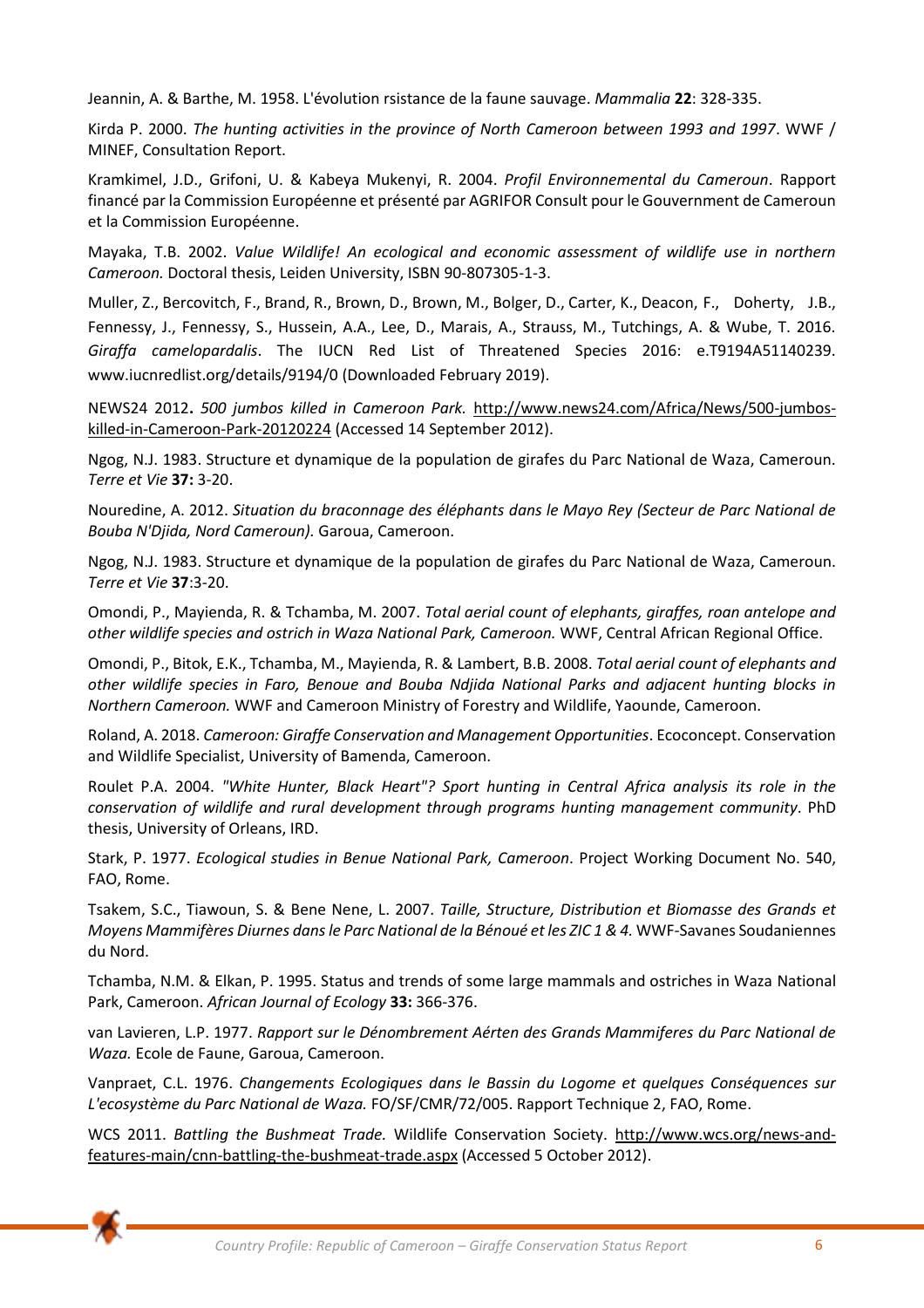WCS 2012. *Cameroon.* Wildlife Conservation Society. [http://www.wcs.org/where-we](http://www.wcs.org/where-we-work/africa/cameroon.aspx)[work/africa/cameroon.aspx](http://www.wcs.org/where-we-work/africa/cameroon.aspx) (Accessed 5 October 2012).

Wildlife Law no. 94/01 of 1994 to lay down Forestry, Wildlife and Fisheries Regulations. Ministry of Forestry and Wildlife, Cameroon.

Winter S, Fennessy J, Janke A. Limited introgression supports division of giraffe into four species. Ecol Evol. 2018;8:10156–10165. https://doi.org/10.1002/ece3.4490

# **Citation**

Marais, A.J., Fennessy, S., Ferguson, S. & Fennessy, J. 2019. *Country Profile: A rapid assessment of the giraffe conservation status in Cameroon.* Giraffe Conservation Foundation, Windhoek, Namibia.